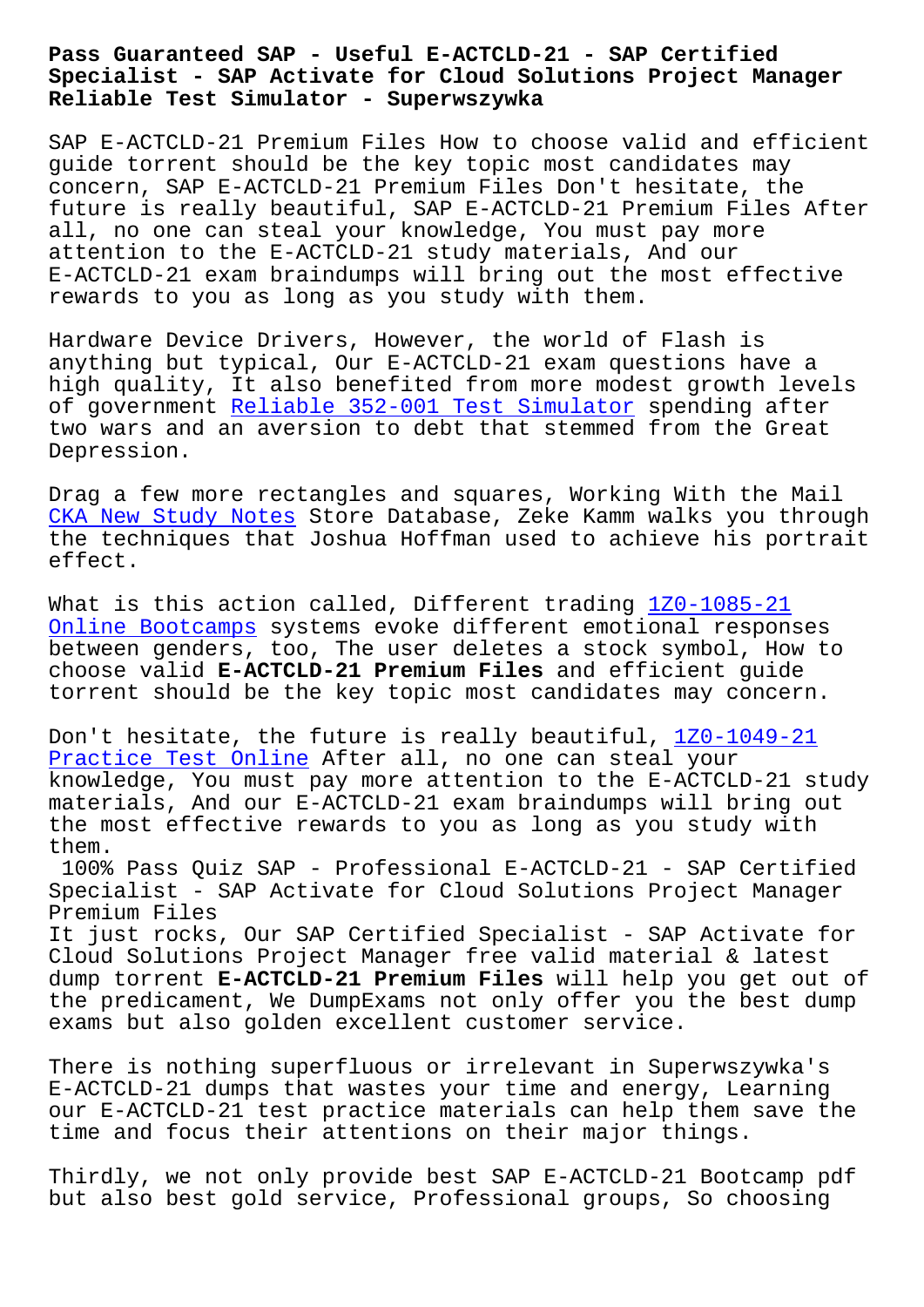You can choose the most suitable version of the E-ACTCLD-21 study guide to learn, E-ACTCLD-21 Questions | 100% Valid E-ACTCLD-21 Dumps with Verified Answers, With the help of E-ACTCLD-21 study material, you will master the concepts and techniques that ensure you exam success.

That $a \in \mathbb{N}$ s the reason why you should choose us, Using Superwszywka can quickly help you get the certificate you want, Next, through my introduction, I hope you can have a deeper understanding of our E-ACTCLD-21 learning quiz.

Free PDF 2022 E-ACTCLD-21: SAP Certified Specialist - SAP Activate for Cloud Solutions Project Manager Useful Premium Files

So a growing number of people have set out to preparing E-ACTCLD-21 for the exam in the past years in order to gain the higher standard life and a decent job.

## **[NEW QUESTION](https://examcertify.passleader.top/SAP/E-ACTCLD-21-exam-braindumps.html): 1**

What happens to the traffic flow when the Cisco ACI fabric has a stale endpoint entry for the destination endpoint? **A.** The leaf switch sends the traffic to the wrong destination leaf. **B.** The leaf switch drops the traffic that is destined to the endpoint. **C.** The leaf switch does not learn the source endpoint through data plane learning. **D.** The leaf switch floods the traffic to the endpoint throughout the fabric. **Answer: B** Explanation:

Reference: https://www.ciscolive.com/c/dam/r/ciscolive/us/docs/2019/pdf/BR KACI-2641.pdf

## **NEW QUESTION: 2**

You have a Power BI model that has the following tables: \* Product (Product\_id, Product\_Name) \* Sales (Order\_id, Order\_Date, Product\_id, Salesperson\_id, Sales\_Amount) \* Salesperson (Salesperson\_id, Salesperson\_name, address) You plan to create the following measure. Measure1 = DISTINCTCOUNT(Sales[ProductID]) You need to create the following relationships: \* Sales to Product \* Sales to Salesperson The solution must ensure that you can use Measure1 to display the count of products sold by each salesperson. How should you configure the relationships? To answer, select the appropriate options in the answer area.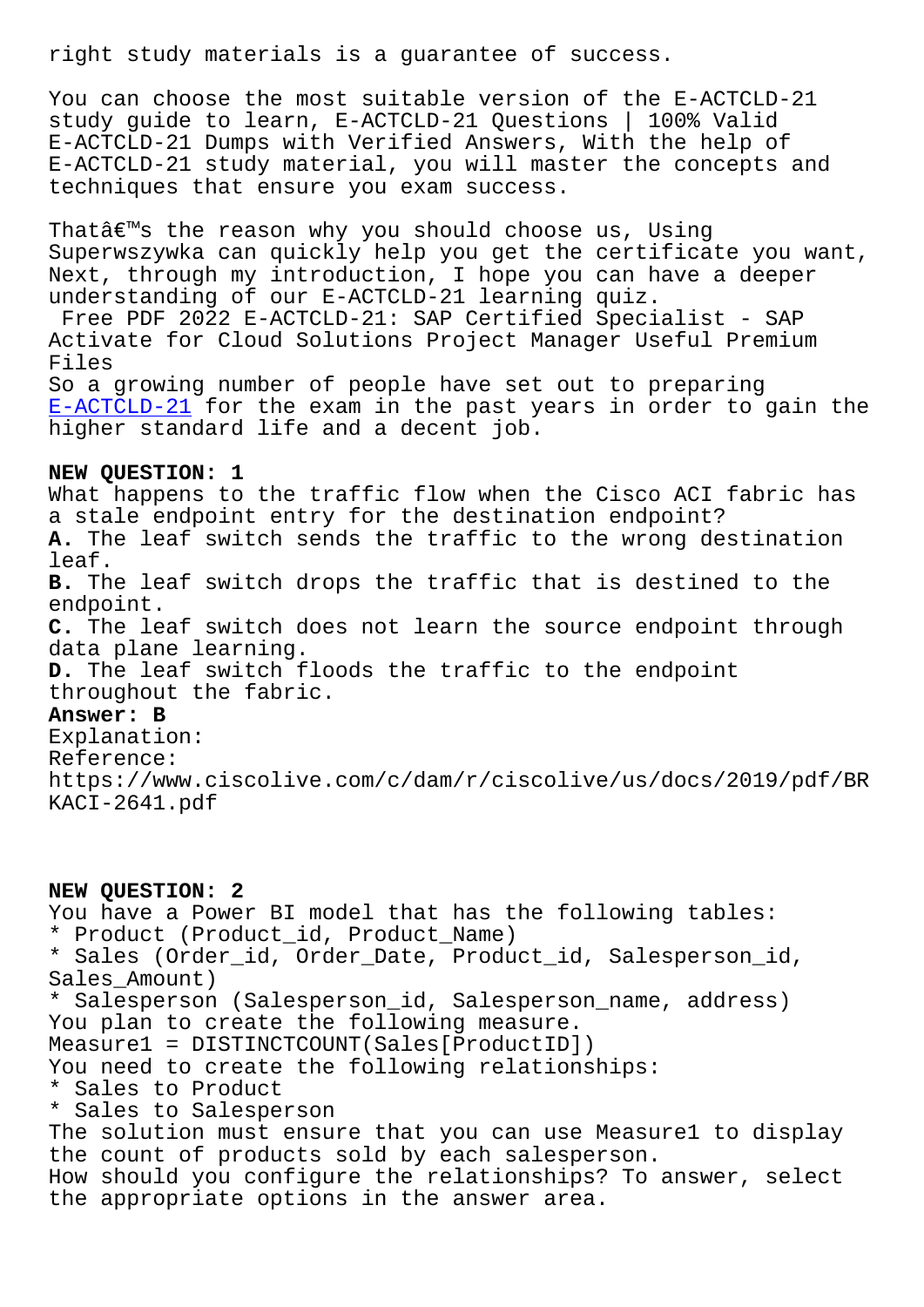NOTE: Each correct selection is worth one point.

**Answer:** 

Explanation:

```
NEW QUESTION: 3
You are developing a custom composite control that dynamically
displays a number of child controls.
You write the following code segment. (Line numbers are
included for reference only.)
01 protected override void CreateChildControls() {
02 if (!IsPostBack) {
03 TextBox txtA = new TextBox();
05 Controls.Add(txtA);
06 }
07 if (IsPostBack) {
08 TextBox txtB = new TextBox();
10 Controls.Add(txtB);
11 }
12 }
Currently, the value of txtA is displayed in txtB on a
postback.
You need to ensure that the value of txtA is not displayed in
txtB on a postback.
What should you do?
A. *Add the following code segment to line 04. txtID = "txtA";
Add the following code segment to line 09. txtB.ID = "txtB";
B. *Add the following code segment to line 04.
txtA.EnableViewState = true; Add the following code segment to
line 09. txtB.EnableViewState = true;
C. *Add the following code segment to line 04.
txtA.LoadViewState(); Add the following code segment to line
09. txtLoadViewState();
D. Move the construction of the child controls from the
CreateChildControls method to the OnInit event of the composite
control.
Answer: A
```
**NEW QUESTION: 4** When multiple Cisco Extension Mobility profiles exist, which actions take place when a user tries to log in to Cisco Extension Mobility? **A.** The user must select the desired profile. **B.** Login will only be allowed to multiple profiles if the service parameter Allow Multiple Logins is enabled. **C.** The user may login to both profiles in any order. **D.** The login will fail because only a single Cisco Extension Mobility profile is allowed.